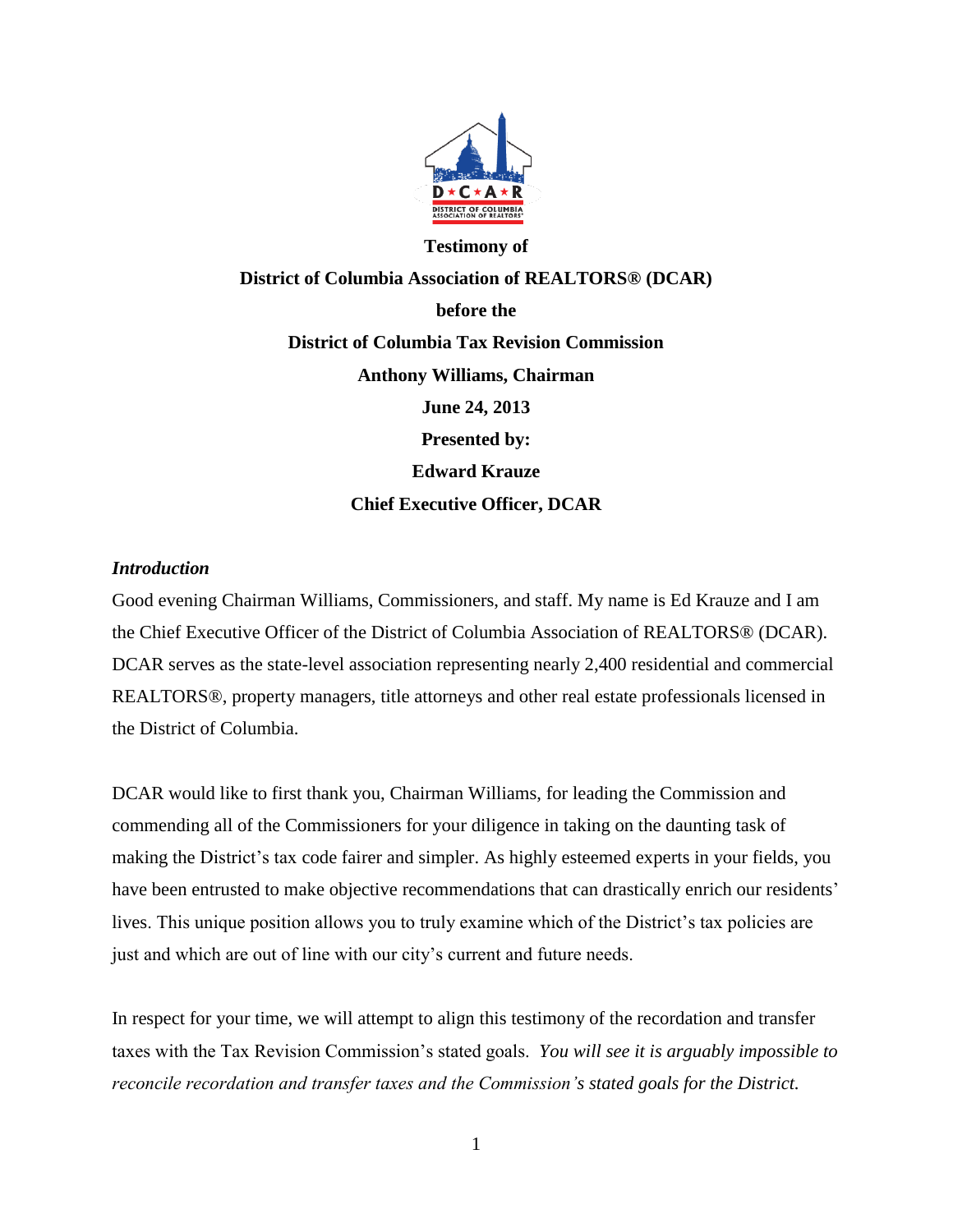#### *DCAR's General Principles on Real Property Tax Reform*

DCAR acknowledges there is a nexus between certain ongoing real property taxes and public benefits for residents, such as schools, safety, and infrastructure. As have been reinforced by the reports presented to the Commission, the District should nevertheless avoid unnecessarily raising taxes on the real estate industry in a quest to fund an ever-increasing Budget<sup>1</sup>, currently at a record high of approximately \$12.1 billion<sup>2</sup> for 630,000 residents<sup>3</sup>. We see that you have begun a healthy discourse on property taxes, in particular the very high Class 2 Commercial Property tax rate, and are confident we can work together to keep these taxes as low as possible.

Unfortunately, the District's haphazard real property deed recordation and transfer taxes are so egregious we feel it necessary to urge the Commission to recommend their abolishment and vehemently oppose any potential increase.

DC's recordation and transfer taxes are:

- *Highly discriminatory;*
- *Inefficient; and*

 $\overline{a}$ 

 *In direct conflict with the Tax Revision Commission's overarching goals of fairer, broader based taxes that encourage job growth and make the District more regionally competitive.* 

<sup>&</sup>lt;sup>1</sup> From Fiscal Year 2001 – Fiscal Year 2011, DC expenditures have increased an overall 58.9%. *Source*: Spaulding, Jim. Office of Budget and Planning: D.C. Operating and Capital Budget (Presented to the Commission on Oct. 1, 2012).

<sup>&</sup>lt;sup>2</sup> Sources: B20-198, "Fiscal Year 2014 Budget Request Act of 2013" and B20-199, "Fiscal Year 2014 Budget *Support Act of 2013.*‖

 $3$  The US Census Bureau estimated the District's population for 2012 at 632,323 residents. Retrieved June 24, 2013 a[t http://quickfacts.census.gov/qfd/states/11000.html.](http://quickfacts.census.gov/qfd/states/11000.html)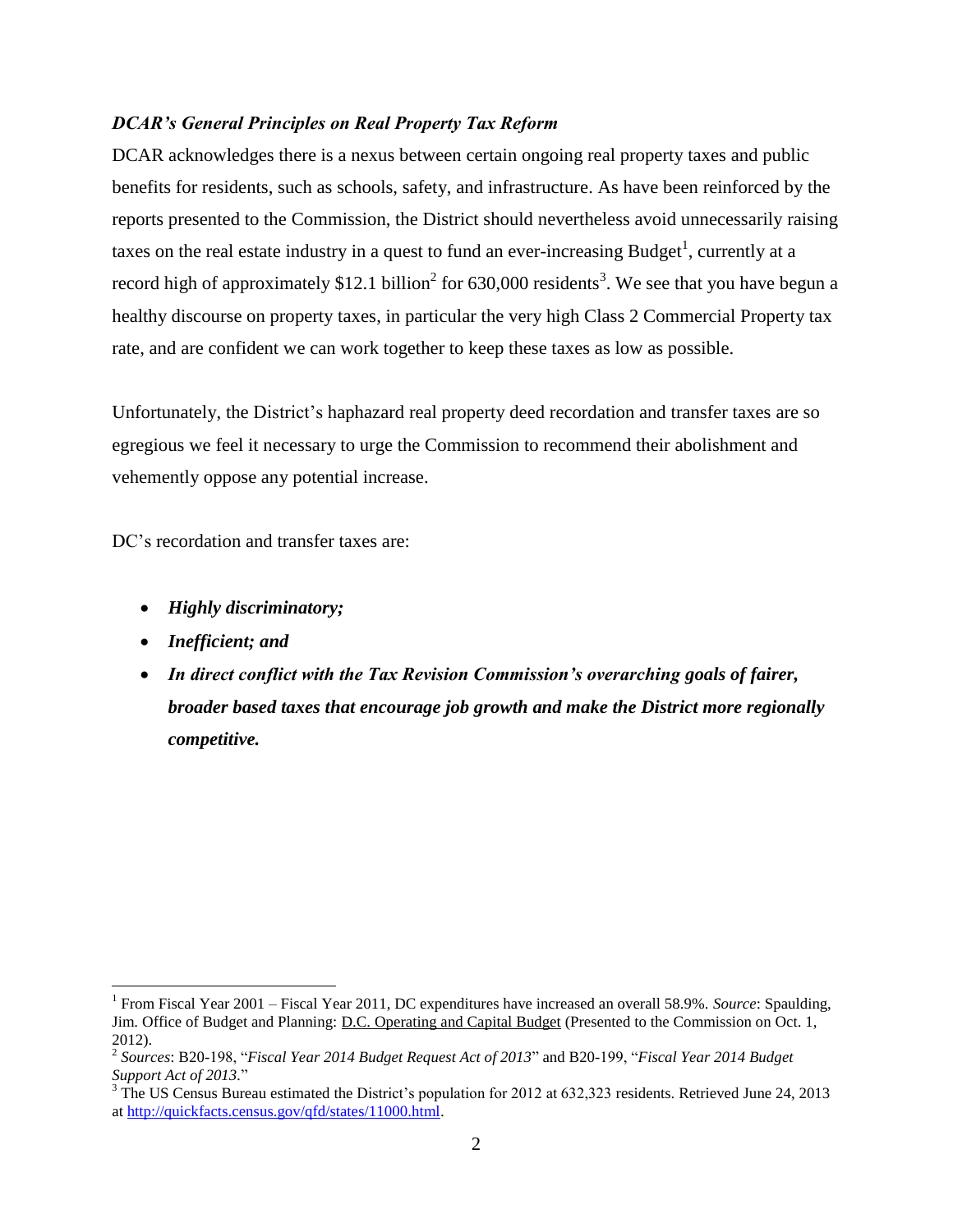#### *Background*

 $\overline{a}$ 

The taxation of property transfers in the US dates back to the War Revenue Stamp Act, where they started as a simple service charge to cover the cost of filing documents.<sup>4</sup> Unfortunately, while the Federal Government and 14 States have already done away with recordation and transfer taxes altogether, with four of them going so far as to pass **Constitutional amendments**<sup>5</sup> against their creation, the District's recordation and transfer taxes have exponentially grown<sup>6</sup> to become a major impediment on the efficient transfer of real property.

BOTH the combined recordation and transfer tax rates of 2.9% and 2.2% are in **EXTREME** excess of any administrative fees associated with the administration of property-ownership records.<sup>7</sup>

In fact, according to Professor Green, there is already a \$290 Recorder of Deeds fee that brings in \$5 - \$9 million dollars a year<sup>8</sup>. We respectfully submit that should more than cover the 18 employees in the Recorder of Deeds office and additional overhead. Those costs are a far cry

<sup>4</sup> *Source:* Sexton, Terri. *Taxing Property Transactions versus Taxing Property Ownership* (Lincoln Institute of Land Policy, Georgia State University, Andrew Young School, April 2008).

<sup>5</sup> Professor Green in his June 3, 2013 oral presentation before the DC Tax Revision Commission questioned the applicability of the trend toward abolishing recordation and transfer taxes with the justification that the states that had done it were "red" states. The four states that passed Constitutional amendments are actually not all "red" states. Oregon elected President Obama by overwhelming majorities in both 2008 and 2012, with six Democrats and only one Republican in their entire Congressional Delegation; Missouri and Montana, while lending marginal victories to Romney in the 2012 Presidential election, elected Claire McKaskill (D) and Jon Tester (D) in their 2012 Senate races, respectively. Oregon, Montana, and Missouri also each have Democratic Governors, leaving only Louisiana as a true "red" state amongst the four. *Sources*[: www.house.gov,](http://www.house.gov/) [www.senate.gov,](http://www.senate.gov/) and www.usa.gov. <sup>6</sup> "Since 1962, there have been several changes to the legislation affecting both the recordation and transfer taxes. In

<sup>1976</sup> the tax rate was increased from 0.5% to 1.0% of consideration. In 1989 the tax rate was increased from 1% to 1.1% of consideration….Also, as a result of a shortfall in revenues in the city, the tax rates were temporarily increased that year from 1.1% to 1.5%. This higher rate did not apply to residential properties sold for under \$250,000. The Fiscal Year 2005 Budget Support Act of 2004 decreased the DRT and PPT rates from 1.5% back to 1.1% effective October 2004. In 2006 DRT and PPT rates were increased to 1.45% for all commercial properties and for those residential properties sold for \$400,000 or more. Residential properties valued at less than \$400,000 were still taxed at 1.1%.‖ *Source*: Green, Rodney and Mulusa, Judy. *The Deed Recordation and Real Property Transfer Taxes in the District of Columbia: A Comparative Analysis of Their Rates, Rational, Structure, and Implementation With Policy Options.* (Howard University Department of Economics, May 31, 2013), Page 7. <sup>7</sup> Residential properties sold for less than \$400,000 pay 1.1% rate for both recordation and transfer taxes, while residential properties sold for \$400,000 or more and all commercial properties pay a 1.45% rate for both.

<sup>&</sup>lt;sup>8</sup> "In addition to the DRT and the PTT, the District of Columbia charges a recording fee of \$290 for recording deeds, deeds of trust, and other instruments of record." Source: Green, R and Mulusa, J. *The Deed Recordation and Real Property Transfer Taxes in the District of Columbia* (May 31, 2013), Page 7.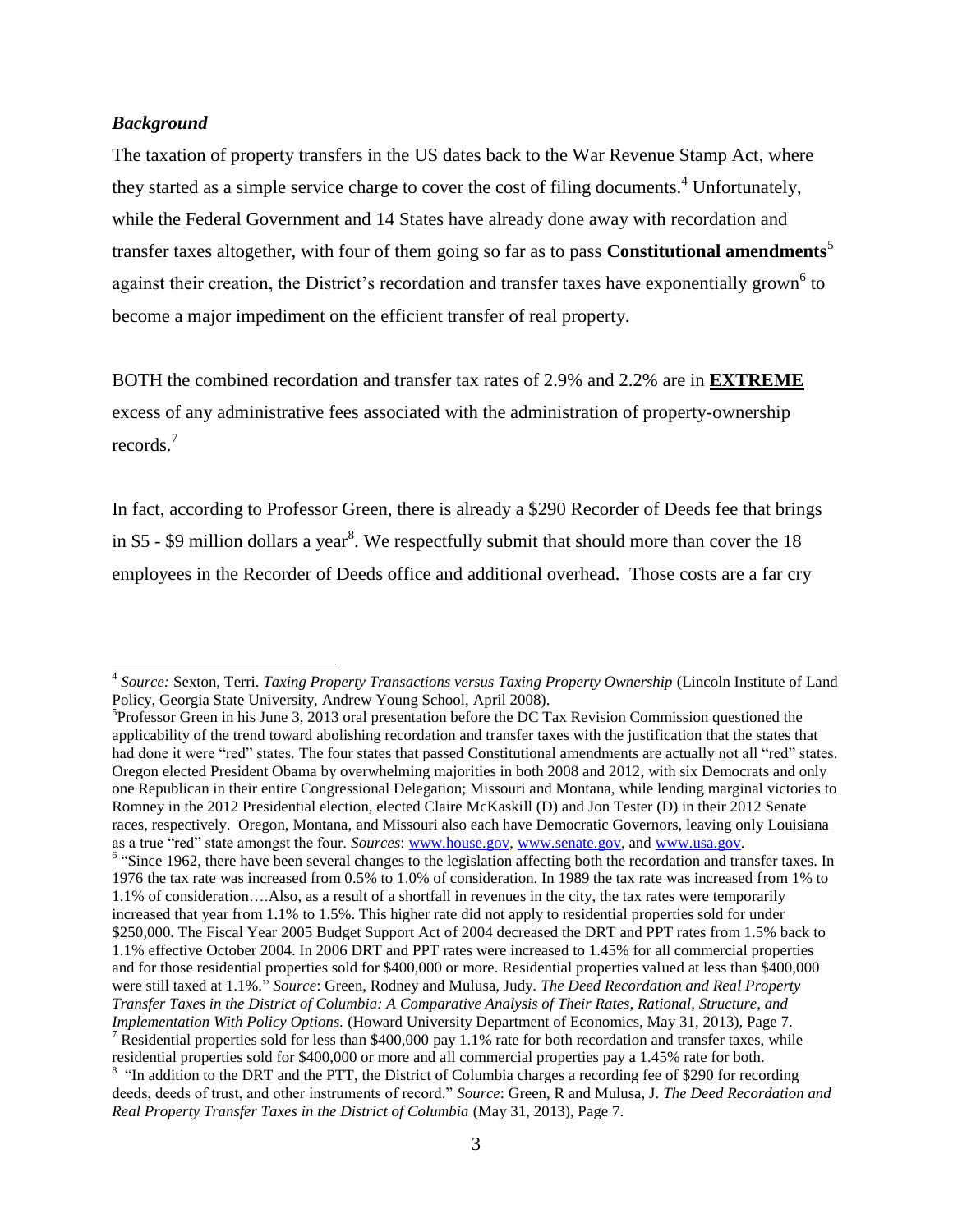from the approximately \$285 million the District collected in recordation and transfer taxes in  $2012^9$ .

### *Tax Revision Commission Goal #1: Provide for fairness in apportionment of taxes - NO RECORDATION AND TRANSFER TAXES DO NOT PROVIDE FAIRNESS*

To begin, the District's recordation and transfer taxes are characteristically discriminatory because they single out one particular type of asset and activity – the purchase of real estate. How is it fair to punitively tax real estate transactions out of the millions of other transactions that take place in the District every year? Recordation and transfer taxes blatantly discriminate against buying a home versus buying some other type of asset such as stocks, bonds, or other ownership interest purchases. Why are we choosing to discriminate those who want to invest in their family and the District of Columbia? $10$ 

In fact, these taxes are in direct conflict, to Mayor Williams Housing Task Force Report of 2006 and Mayor Gray's Housing Task Force of Report of 2013 that aim to increase the District's homeownership from its minority status of  $41\%$ .<sup>11</sup>

A household that moves frequently, for whatever reason, neither derives additional millions of dollars' worth of benefits nor places additional burdens on public services (except for minimal administrative costs that arguably are already covered by the Recorder of Deeds fee) as

<sup>9</sup> *Source:* Green, R. and Mulusa, J. *The Deed Recordation and Real Property Transfer Taxes in the District of Columbia* (May 31, 2013).

 $10$  It should be noted that when properties are sold, the revenue contributions of new property owners are invaluable to the District's economy. Residential buyers invest millions of dollars in retail as they make improvements and decorate their new homes (e.g., sales tax revenue and increase in property value assessment revenue). New families with children are particularly vital with their commitment to schools and public safety. On the flip side, commercial buyers bring in revenue through jobs and stimulating economic development.

<sup>11</sup> *Source:* District Comprehensive Housing Strategy Task Force. *Bridges to Opportunity—A New Housing Strategy for DC.* (2013). Retrieved June 24, 2013 at [http://www.taskforce2012.org/Portals/1/docs/Bridges\\_to\\_Opportunity-](http://www.taskforce2012.org/Portals/1/docs/Bridges_to_Opportunity-A_New_Housing_Strategy_for_DC-Official_Report.pdf)[A\\_New\\_Housing\\_Strategy\\_for\\_DC-Official\\_Report.pdf.](http://www.taskforce2012.org/Portals/1/docs/Bridges_to_Opportunity-A_New_Housing_Strategy_for_DC-Official_Report.pdf)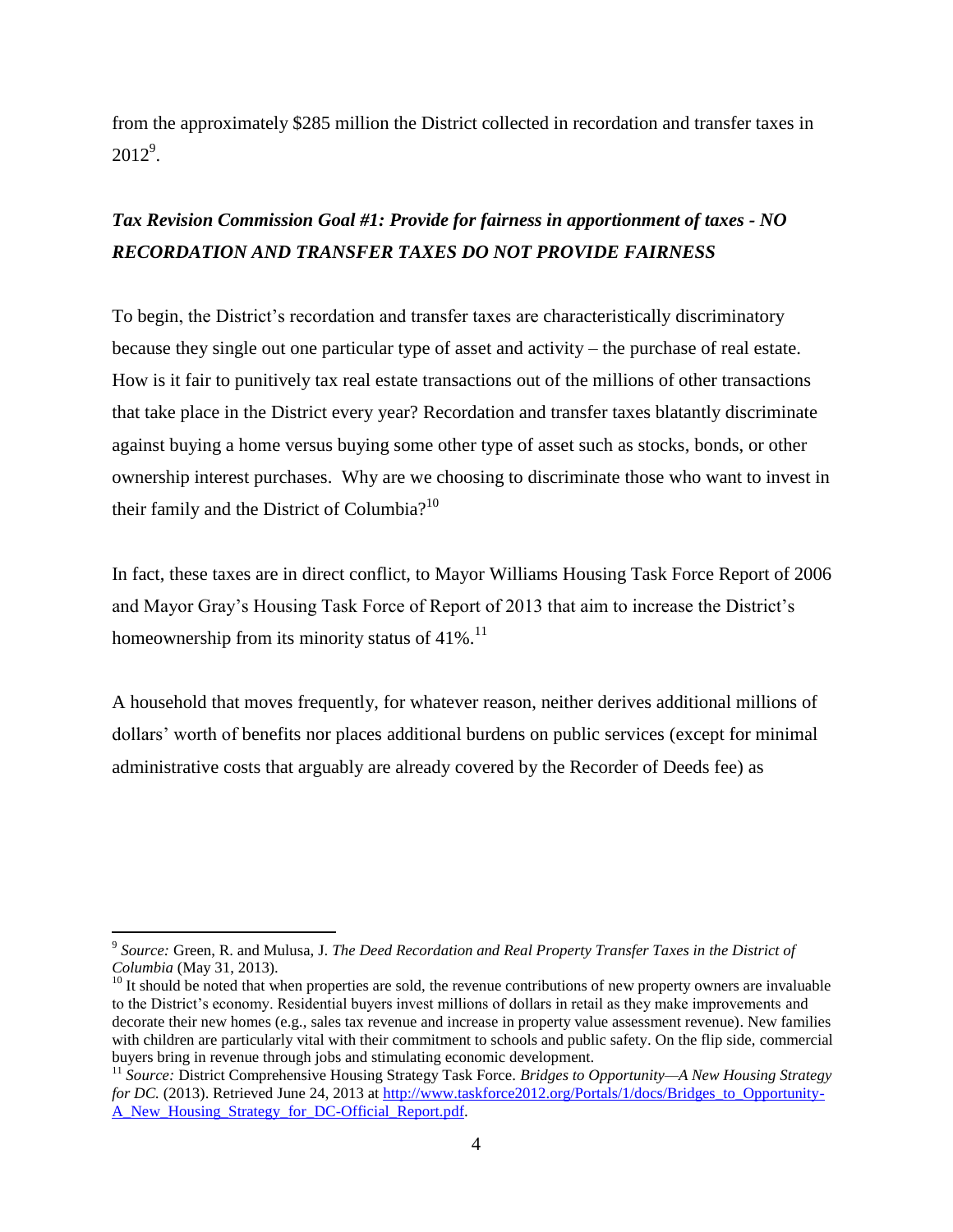compared to someone who does not move at all.<sup>12</sup> Unfairly taxing mobility violates the principle of horizontal equity, which holds that people who are equal should pay similar taxes.  $13$ 

More importantly, from the real estate market perspective, if people cannot move up from starter homes, it actually has negative effects on overall affordable housing perspectives because there will be less affordable housing stock available. Those who have the ability to move from their older properties may also be hesitating because of all the costs associated—stifling the improvement of these properties $^{14}$ .

Further on a side note of Professor Green's June 3rd testimony before the Commission, the justification that a portion of recordation and transfer taxes are allocated towards the Housing Production Trust Fund  $(HPTF)^{15}$  is a red herring that should be irrelevant to your economic conversation. The Council can allocate for affordable housing or other priorities in any number of different ways.<sup>16</sup> There is **no specific reason** why funding for the Housing Production Fund has to come from this particular revenue stream or tax.

In fact, as Professor Green mentions, DCAR along with other leaders of the affordable housing community, such as the Coalition for Nonprofit and Economic Development, DC Fiscal Policy Institute and others, advocated for eliminating the percentage funding from the Recordation and

 $12$  Again, movers give the District MORE revenue with the various costs associated, such as moving trucks, inspections, and home improvements.

<sup>&</sup>lt;sup>13</sup> The National Association of REALTORS<sup>®</sup> has also done an extensive study on the negative effects of recordation and transfer taxes throughout the nation. available for your review. *Source:* National Association of REALTORS®, *Potential Impacts of Increase in Real Estate Transfer Taxes* (August 2003.) Retrieved June 24, 2013 a[t http://archive.realtor.org/sites/default/files/retransfertaxes.pdf.](http://archive.realtor.org/sites/default/files/retransfertaxes.pdf)

 $<sup>14</sup>$  DCAR has heard from members about the detrimental effects of recordation and transfer taxes on sellers because</sup> in many instances they would be required put up these additional funds in cash because recordation and transfer taxes in practice are not "full incidence on the buyer" as Professor Green noted in his June 3, 2013 PowerPoint presentation before the Commission. It is generally SPLIT between the buyer and the seller and we are glad to provide you with examples of this. In fact, we have heard from members that it is often the SELLER who has more trouble coming up with these individual funds, causing the manipulation of prices to lower their costs.

<sup>&</sup>lt;sup>15</sup> As correctly pointed out by the District of Columbia Fiscal Policy Institute, "[s]ignificant portions of Housing Production Trust Fund…[have in previous years] been redirected to other

Purposes," and "[the] HPTF's source of funding is volatile, because the volume of property sales in the city can fluctuate greatly in real estate booms and busts. In bad economic times, taxes dedicated to the HPTF can drop significantly. This makes it difficult for the District to maintain funding for ongoing production of affordable housing." Retrieved June 24, 2013 at http://www.dcfpi.org/wp-content/uploads/2009/03/8-20-12-HPTF-brief.pdf.

<sup>&</sup>lt;sup>16</sup> It should also be reiterated that only 15% of recordation and transfer taxes are "earmarked" for the HPTF. Even if this money continues to be earmarked through recordation and transfer taxes, at approximately \$43 million for FY 2012, this effectively could be done by "*severely*" decreasing them to a lower rate.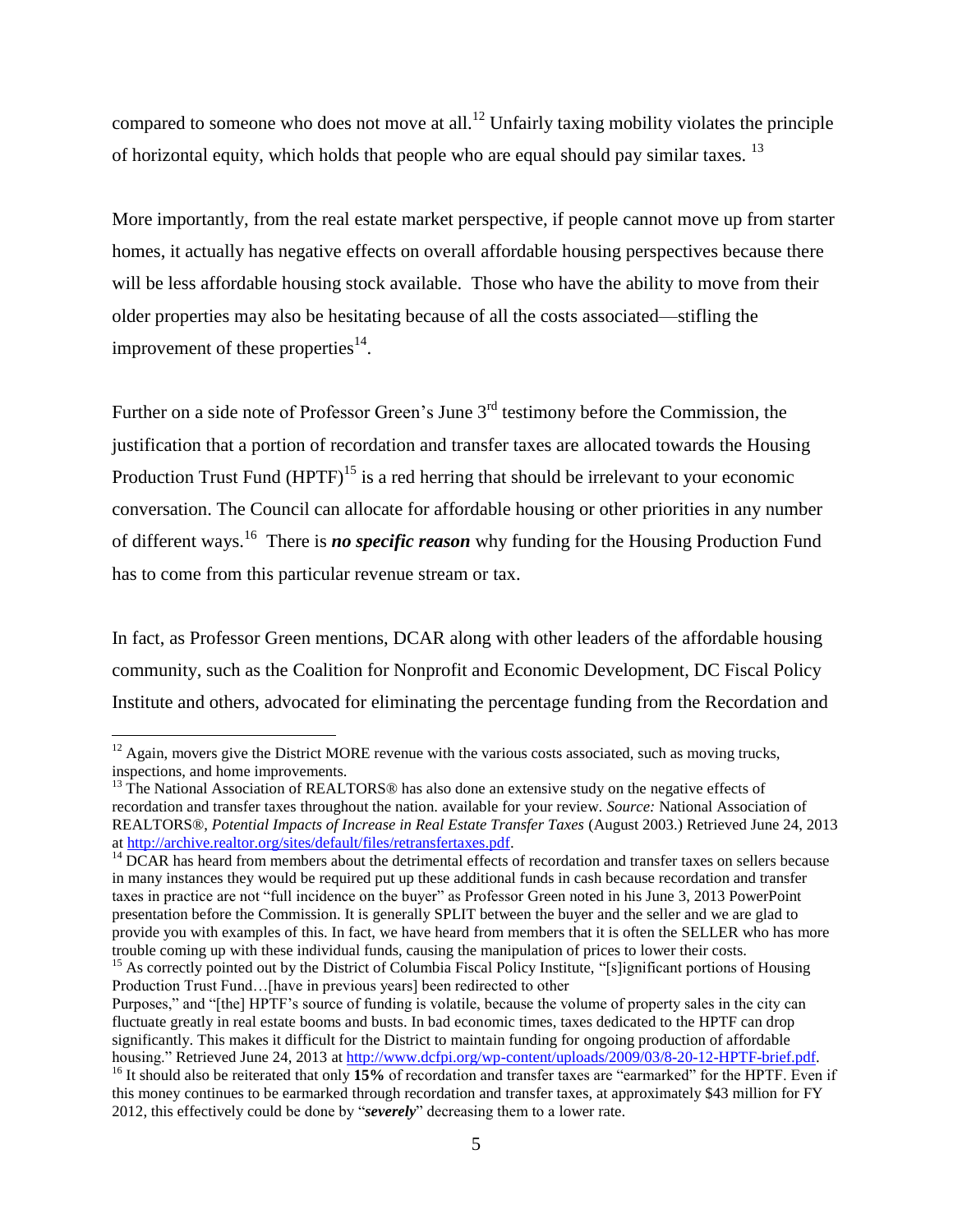Transfer taxes and advocated for a set significant sum to stabilize the HPTF and not leave it to the volatility of the number transactions from year to year. This would allow affordable housing developers much more predictability.

And although this only happens from time to time, I particularly enjoyed working with Commissioner Lazere and his DC Fiscal Policy Institute colleagues on this issue.

### *Tax Revision Commission Goal #2: Broaden the tax base—NO RECORDATION AND TRANSFER TAXES DO NOT BROADEN THE TAX BASE*

Next, the Commission's goal of optimal tax policy calls for broad low tax rates to minimize excess burden on specific populations. One of the disadvantages of the property transfer tax is that it is a very narrowly based tax on a single item – the value of property when ownership is transferred from one party to another. Such narrowly based taxes are a fundamental problem because the burden of paying the tax falls on only a small percentage of residents of a jurisdiction, which can dramatically change from year to year.<sup>17</sup>

Each year this tax is paid by randomly self-selected people, who may or may not pay this tax again for the rest of their natural lives. How can we effectively broaden the base if the individuals paying from year to year are for the most part completely different people?

## *Tax Revision Commission Goal #3: Make the District's tax policy more competitive with surrounding jurisdictions—NO RECORDATION AND TRANSFER TAXES ARE IN NO WAY COMPETITIVE*

With regards to regional competitiveness, DC maintains elevated recordation and transfer tax rates relative to most surrounding communities. Fairfax and Prince William counties, which have

 $17$  For a more comprehensive overview of how recordation and transfer taxes are narrowly based taxes resulting in ―deadweight loss of taxation‖, please refer to National Association of REALTORS'® report, *Potential Impacts of Increase in Real Estate Transfer Taxes* at [http://archive.realtor.org/sites/default/files/retransfertaxes.pdf.](http://archive.realtor.org/sites/default/files/retransfertaxes.pdf)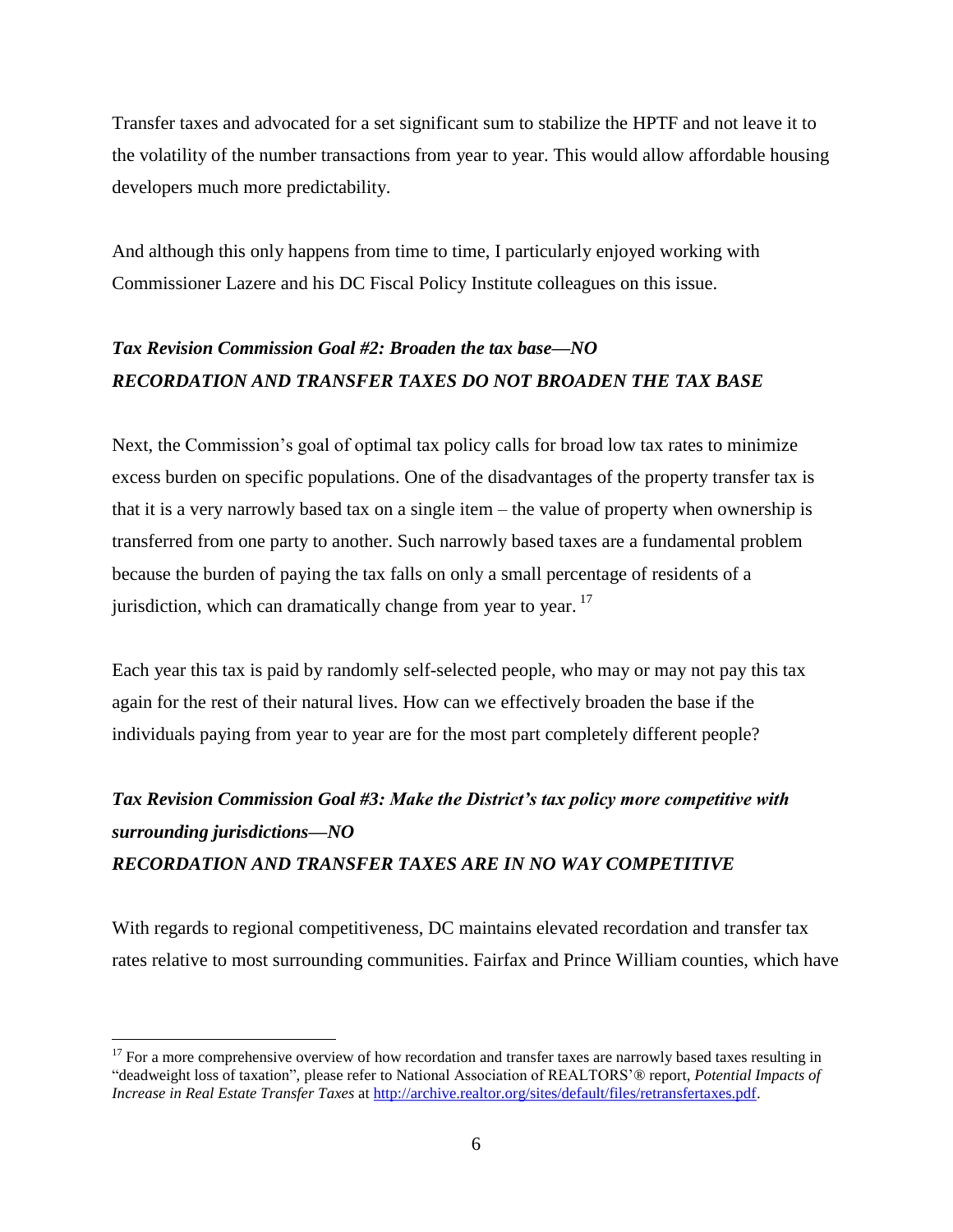recordation and transfer taxes at a *FRACTION* of the District's, are very affluent overall. It is no coincidence these jurisdictions have not imposed substantial costs upon mobility.

And any relative comparison to Maryland, one must first take into account Maryland first-time homebuyer tax reduction and Montgomery County's exemption of the first \$50,000 for recordation taxes. Even then, only Prince George's County rate for properties under \$400,000 is higher than the District. And quite frankly, ladies and gentleman, we are not sure from an economic competiveness perspective that DC wants to encourage a race to the highest rate with Prince George's County.

Relative to other major US cities, *only one city in the entire country*, New York City, with its abundance of global financiers, is associated with higher recordation and transfer tax rates. Again, DCAR surely hopes that being the second highest jurisdiction in the entire country is not what the Commission aspires to.

We understand there are many factors that determine the jurisdictions to which residents will move, but you have heard innumerable times that taxes play a significant part in that decision. **ANY** increase in recordation and transfer tax rates from this point forward would prove counterproductive by limiting homeownership gains, reducing mobility, thereby hindering Mayor Gray's Comprehensive Housing Strategy Task Force goal of increasing homeownership by  $3\%$ .<sup>18</sup>

Additionally, any action that would cause an increase in the commercial recordation and transfer tax would be unconscionable. <sup>19</sup> *It is unjust public policy to continuously use the commercial real estate market as a limitless ATM for politically savvy pet projects*. Moreover, the justification

<sup>18</sup> *Source:* District Comprehensive Housing Strategy Task Force. *Bridges to Opportunity—A New Housing Strategy for DC (*2013).

<sup>&</sup>lt;sup>9</sup> "[I]t is unlikely that a **[NEARLY 70%] tax increase** (*emphasis added*) on [commercial rates for high-end properties] would damage the local economy in any significant way.‖ *Source:* Green, R. and Mulusa, J. *The Deed Recordation and Real Property Transfer Taxes in the District of Columbia* (May 31, 2013), Page 4. This would be a *70% tax increase* and at some point, as correctly pointed out by Commissioner Ein at the June 3, 2013 Tax Revision Commission meeting, investors *need to see a return* on their investments or they will retreat to the many other rapidly growing cities in our country—there are only so many law firms that can locate to the District.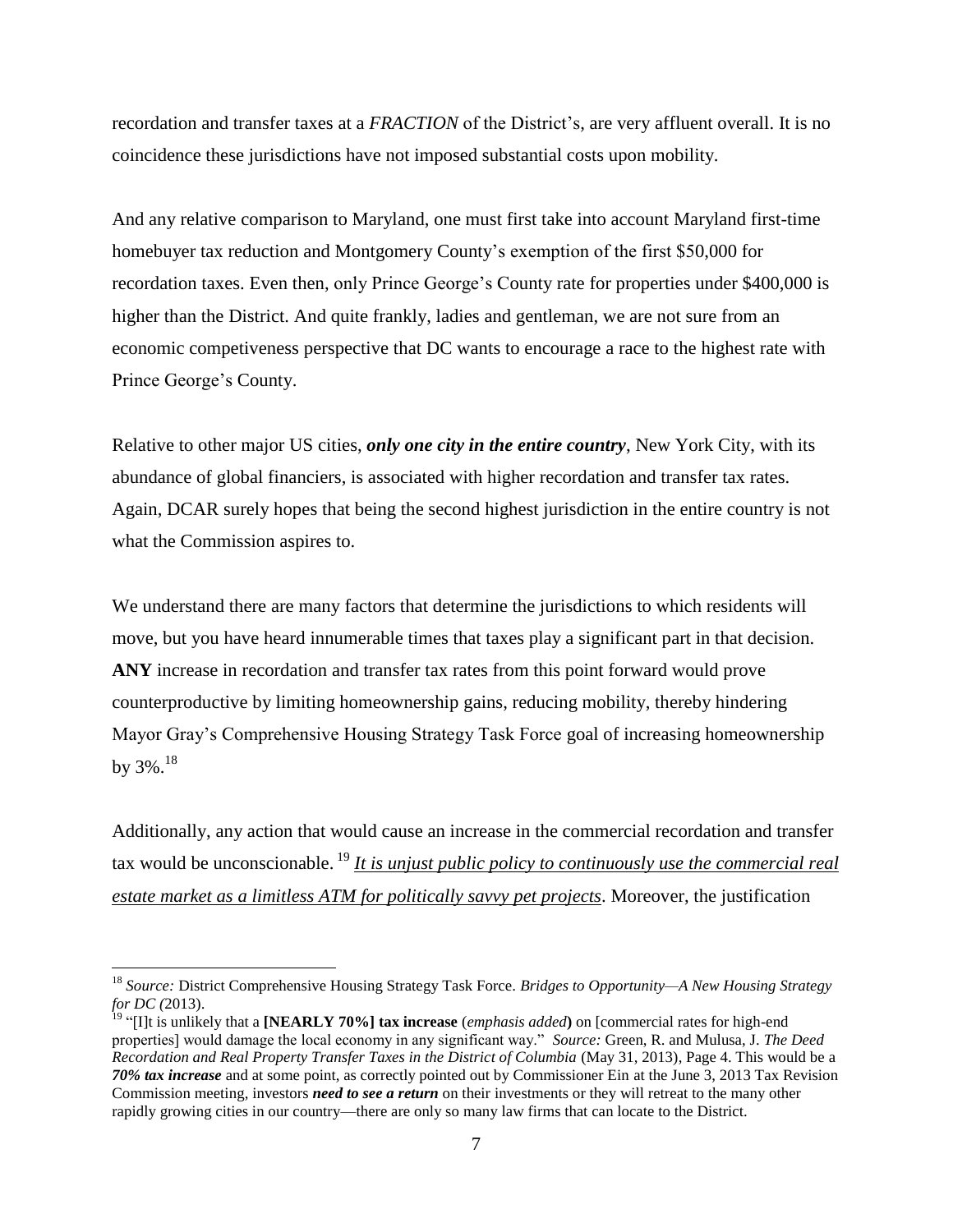that these taxes are exported is in opposition to the District's goal bringing in global businesses.<sup>20</sup> Further, it completely disregards the long arc of the District's history when attracting business in general to the District was much more challenging than it is in this moment in time.

Overall, raising the cost of purchasing commercial property directly translates into higher rents, which leads to offices searching in Crystal City and beyond. Inducing even a few commercial users to locate their business elsewhere has a direct negative effect on employment.

## *Tax Revision Commission Goal #4: Modernize, simplify, and increase transparency in the District's code—NO RECORDATION AND TRANSFER TAXES ARE INHERENTLY NOT MODERN, SIMPLE, OR TRANSPARENT – THEY ARE VOLATILE*

We have discussed the history of recordation and transfer taxes and Dianah Shaw<sup>21</sup> has described how not simple the tax is to individual buyers. But just to further clarify any confusion, transfer or recordation taxes differ from ordinary property taxes in that the transfer or recordation tax is a one-time payment *made at the transfer of the land*. It is a misconception that these taxes are amortized into the mortgage or capitalized into to the price of the property.<sup>22</sup>

This difference significantly affects the stability of tax revenue—transactions *actually need to transpire* for a jurisdiction to collect transfer or recordation taxes. Excessive dependence on these as a significant share of government revenue is risky given the ups and downs of real estate markets and transactions. Conventional property tax revenue, however, tends to be more stable

<sup>20</sup> *See* all of the economic goals in the *Letter from Mayor Vincent Gray* on inaugural D.C. Tax Revision Commission meeting (Aug. 3, 2012). Retrieved June 24, 2013 at

[http://media.wix.com/ugd/ddda66\\_f5ece23abc9ae12d4f44e34bc9952b61.pdf.](http://media.wix.com/ugd/ddda66_f5ece23abc9ae12d4f44e34bc9952b61.pdf)

 $21$  Dianah Shaw presented individual testimony before the Commission as a real estate professional.

<sup>&</sup>lt;sup>22</sup> Professors Green and Mulusa state that "[I]n housing markets generally, the taxes are generally capitalized in the price of the property, which means that the net price received by the seller will generally be reduced by the full amount of the tax.‖ *Source*: Green, R. and Mulusa, J. *The Deed Recordation and Real Property Transfer Taxes in the District of Columbia* (May 31, 2013), Page 3. DCAR argues that this assertion is incorrect. After speaking to numerous brokers, agents, and lenders, we have overwhelmingly heard that the recordation and transfer taxes are not simply capitalized in the mortgage because they cannot simply be calculated into the principal loan—at the very least they interfere with the proper calculation of down payment percentages. DCAR is glad to provide additional information from practitioners on this issue to the Commission.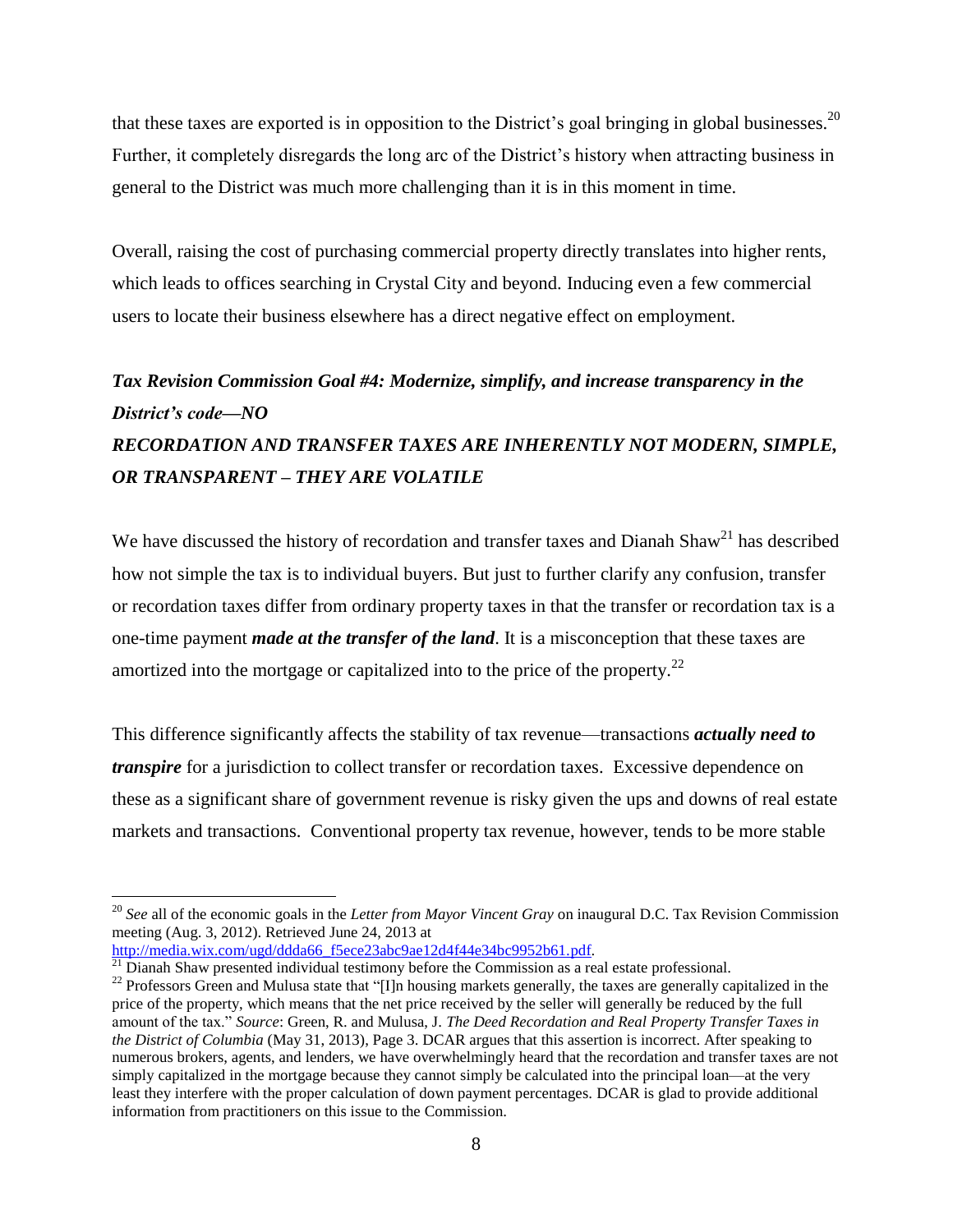over time since property continues to be owned (by some party) even during periods of downturn.

Professor Green's and Mulusa's study even recognizes the volatility of recordation and transfer tax collections. Between 2004 and 2009, the percentage of District of Columbia tax collections comprised by recordation and transfer revenues fell by more than half (8.6% to 3.6%) bouncing from: \$105 million in 2000 to \$379 million at its height in 2007 to \$285 million in 2012 doesn't seem to be in the best interest of the District.<sup>23</sup>.

*At the very least* decreases recordation and transfer tax could decrease this volatility and make tax revenues more stable.

### *Tax Revision Commission Goal #5: Encourage business growth and job creation—NO RECORDATION AND TRANSFER TAXES DO NOT HELP DC BUSINESS GROWTH*

Finally, recordation and transfer taxes negatively impacts transactional volume by much more than what Professor Green's and Mulusa's report purports<sup>24</sup>. They do not take into consideration the resulting losses of less income to **title companies, brokers, appraisers, inspectors and others who participate in the transactional supply chain**.

Moreover, to the extent that new owners would have invested additional monies into their properties, the District of Columbia also forfeits higher future property tax collections since assessments will not increase as rapidly as they otherwise would. There would also be a

<sup>&</sup>lt;sup>23</sup> Professors Green and Mulusa acknowledge numerous times in their study that DC's recordation and transfer tax revenues are volatile both absolutely and as a share of the District's tax revenue (from 3.5% to 8.6% over the past 13 years). *Source:* Green, R. and Mulusa, J. *The Deed Recordation and Real Property Transfer Taxes in the District of Columbia* (May 31, 2013) Pages 8-9. DCAR will be glad to provide additional examples throughout the country from the states that actually still employ the use of these taxes.

<sup>&</sup>lt;sup>24</sup> "In the final analysis, recordation and transfer taxes are modest one-time levies. Adjustments in them will only have modest impacts on the economic development of the city." Source: Green, R. and Mulusa, J. The Deed *Recordation and Real Property Transfer Taxes in the District of Columbia* (May 31, 2013) Page 33.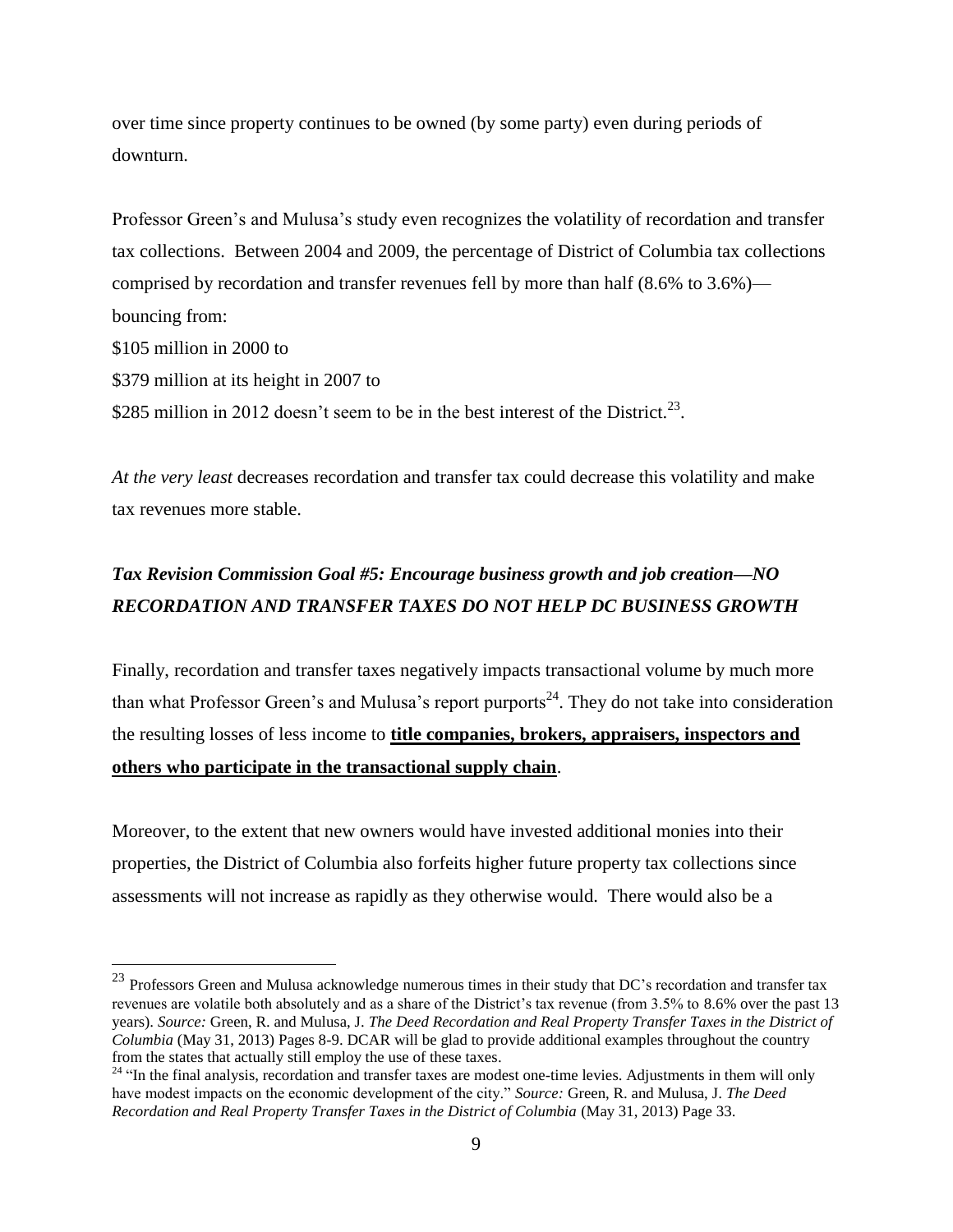corresponding loss in income tax collections due to the loss of business volume among **surveyors, engineers, architects, construction workers, interior designers among others.**

Simply put, every dollar spent on recordation and transfer taxes is potentially one less dollar of improvement to the home; one less dollar spent at Frager's, one less dollar at the design stores on  $14<sup>th</sup>$  Street.

#### *Conclusion*

## **At the June 3, 2013 Tax Revision Commission meeting, Commissioner Ein in the first question to Professor Green asked, "What is the purpose of this tax?" Professor Green answered, "TO RAISE REVENUE".**

Commissioners, DCAR respectfully proffers to you that is not a fair or just answer for this Commission to accept.

The efficient transfer of real property is at the heart of District real estate. Excessive recordation and transfer taxes that negatively impact housing purchases and economic development have no place in the District's revenue stream. All these excessive taxes seem to do is reinforce a perception and precedent of the District haphazardly taxing anything that can generate revenue.

We recognize the political reality of taxing someone when they are arguably at one of their happiest time of their life. Families often choose to ignore or swallow the tax because they can't wait to get into their property and are vulnerable to be nickel and dimed at settlement. And once they are in their property they may forget the taxes they paid at closing because they are busy rearranging furniture, meeting the neighbors, and getting ready for their next chapter of life. Maybe that's what Professor Green meant by "*modest"* and "*minimal*"? You swallow this tax medicine, move on and generally don't complain because you are happy to be in your new home.